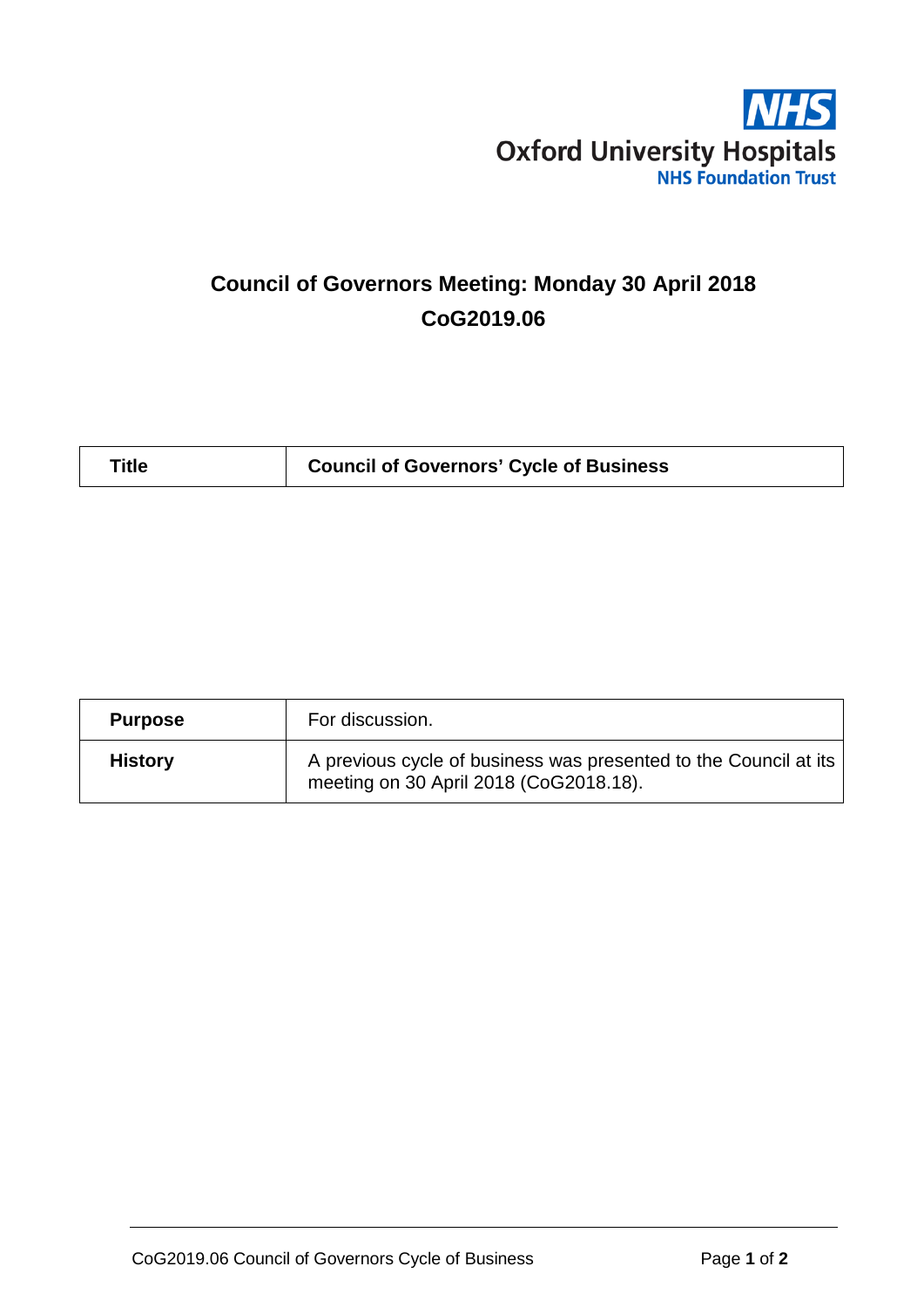## **Council of Governors Cycle of Business**

#### **1. Background**

- 1.1. This paper outlines a proposed cycle of business for the Council of Governors during 2019/20.
- 1.2. This is intended to show subjects that the Council is required to consider or which it is likely to be interested in reviewing and at which meeting the relevant items are expected to be available and builds on a similar document that was prepared last year.
- 1.3. This draft document is submitted for initial review and comment, before it is developed further. The Cycle of Business is not intended to represent an exhaustive list of all activities which will be undertaken by the governors over the period of a year.

### **2. Cycle of Business**

- 2.1. A proposed cycle of business is attached (Appendix 1).
- 2.2. This incorporates elements which the Council is required to consider such as the Trust Business Plan, the Annual Accounts and the selection of a quality metric for audit.
- 2.3. In addition it includes regular surveys and reports which it is anticipated are likely to be of interest to governors. These include the results of the annual Staff Survey and Inpatient Survey.
- 2.4. As outlined in their terms of reference, the performance and membership of committees should be reviewed on an annual basis and this is also incorporated into the cycle.

#### **3. Recommendations**

3.1. The Council of Governors is asked to **consider** the proposed cycle of business and to **recommend** any revisions or additions which may be required.

Paper prepared by Neil Scotchmer Deputy Head of Corporate Governance

January 2019